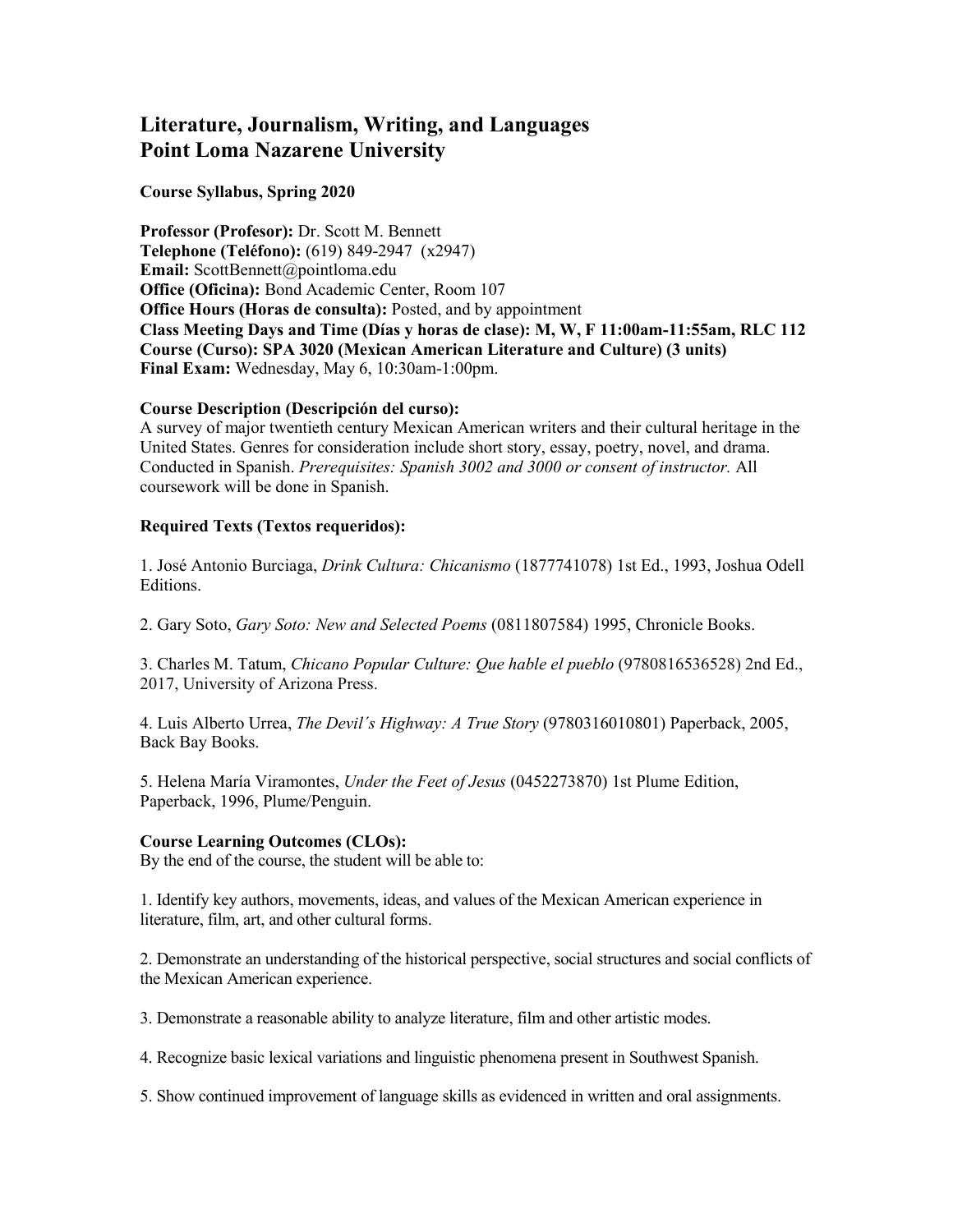#### **PLNU Mission (To Teach ~ To Shape ~ To Send):**

Point Loma Nazarene University exists to provide higher education in a vital Christian community where minds are engaged and challenged, character is modeled and formed, and service is an expression of faith. Being of Wesleyan heritage, we strive to be a learning community where grace is foundational, truth is pursued, and holiness is a way of life.

**Grading (Calificación):** The final grade is based on the following point scale. (La nota final se basa en la siguiente escala de puntos):

| Cultural Engagement Activities (Actividades de involucramiento cultural) (2) (50 pts. each)100 |  |
|------------------------------------------------------------------------------------------------|--|
|                                                                                                |  |
|                                                                                                |  |
|                                                                                                |  |
|                                                                                                |  |
|                                                                                                |  |

#### **Grading Scale (Escala de calificaciones):**

| 930-1000 |      | 780-799 | $C+$         | 600-629 | $\mathsf{D}$ |
|----------|------|---------|--------------|---------|--------------|
| 900-929  | А-   | 730-779 |              | $0-599$ | F            |
| 880-899  | $B+$ | 700-729 | $\mathbf{C}$ |         |              |
| 830-879  |      | 680-699 | D+           |         |              |
| 800-829  | В-   | 630-679 |              |         |              |

#### **Course Policies:**

#### **Student Responsibilities (Responsabilidades del/ de la estudiante):**

**La preparación de los materiales, las lecturas y las tareas (Preparation of course materials, readings and homework):** Es necesario que los estudiantes lean *antes* de la clase. De esta forma, se puede hacer preguntas, comentar y conversar sobre los textos asignados y/o presentar con claridad sobre los temas del curso.

**1. Asistencia (Attendance):** Es obligatorio estar en clase y participar en las discusiones. La nota de asistencia se bajará **15 puntos** con cada falta (**la primera falta es grátis**, no se les quitarán los 15 puntos). Si el/la estudiante falta **cuatro (4)** veces o más, el profesor tiene el derecho de desmatricular al estudiante. Si el/la estudiante falta **ocho (8)** veces, **no** puede recibir crédito para la clase. Según las normas de PLNU, el/la estudiante no puede recibir crédito para una clase si falta 20% de las clases. Será "de-enrolled" o recibirá una W o WF para el curso. Para clarificar, explico en inglés: According to the college catalog, attendance is a requirement for each class. There are no excused absences, except those allowed by the Provost of the university.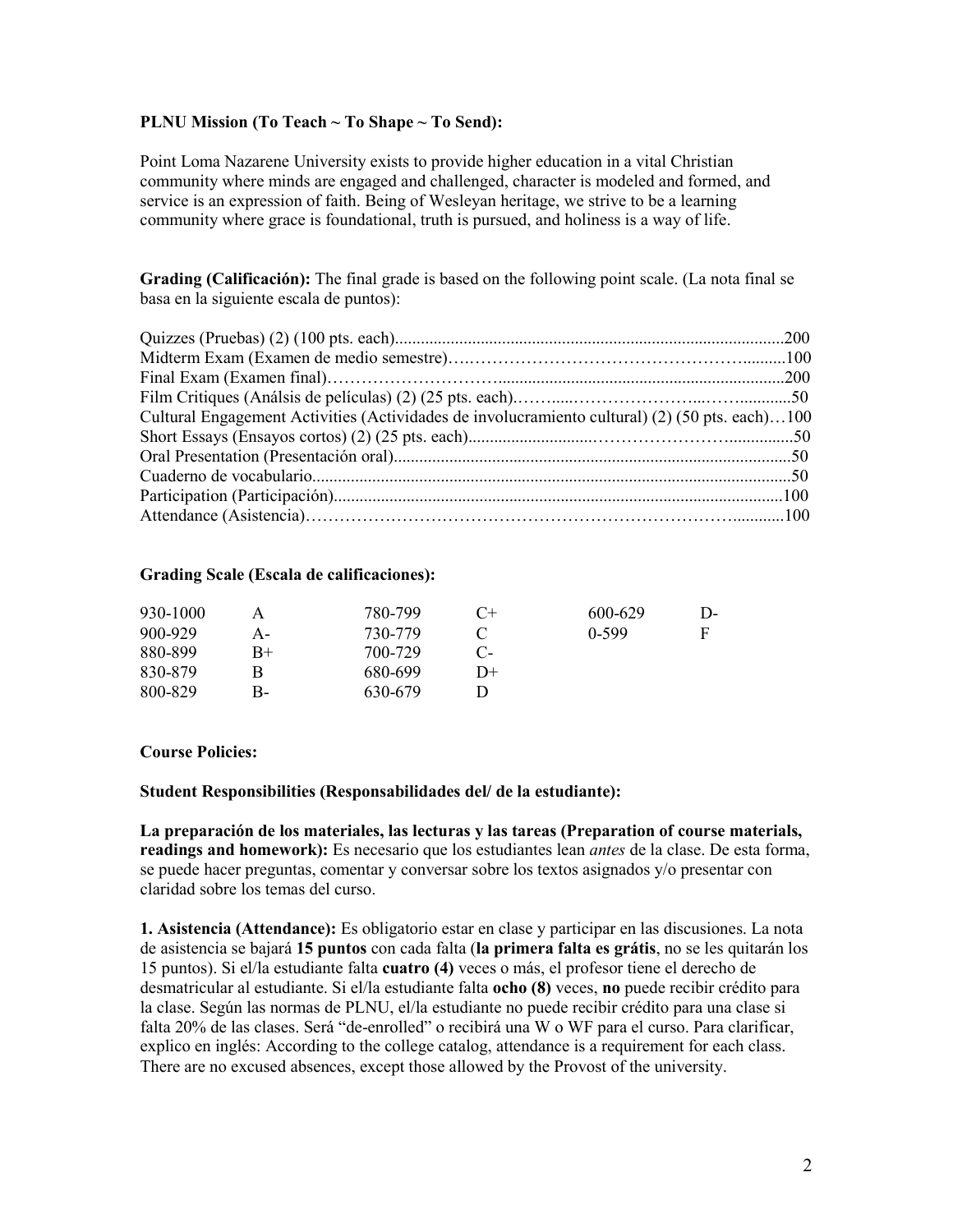**2. Participación (Participation):** La participación es de **suma importancia** en la clase. Responderán oralmente y también por escrito acerca de los elementos estudiados. Es necesario que hablen solamente en español en la clase, tanto con el profesor como con los demás estudiantes. **La hora de clase es para conversar y escribir en español, no tiempo para hablar inglés o usar los teléfonos celulares etc. El abuso del inglés o el uso de los teléfonos seguramente les afectará la nota de participación.** Si hablan solamente en español, si hacen y preparan las tareas asignadas y si se mantienen enfocados en la clase tendrán una nota alta de participación. Al mismo tiempo, es bueno tener una actitud positiva, especialmente si uno tiene un poco de miedo acerca de sus destrezas con el español.

**A key requirement will be maintaining a notebook with the new words that you learn or are learning in Spanish.** I will check this regularly to see how your list of words is progressing. It is essential to do the readings, engage in class discussion, and continue working on the list of new words you encounter. Although most of our readings are in English, class discussion and all assignments will be done in Spanish. If you don't know the meaning of a word in English, most likely you wouldn't know the meaning in Spanish. So, please add to your vocabulary list actively on a regular basis. If necessary, it would be good to have a space for examples of usage, or your own practice sentences with the words you are learning.

**3. Quizzes and Exams (Pruebas y exámenes):** There will be two quizzes given during the semester, one before the midterm, and one after. Quizzes will be on literary readings, class discussions, films and key concepts. There will be one midterm during the course, and also a final exam. No exams or quizzes can be taken early, and there are no make-ups on exams and quizzes, unless authorized by the professor, or in the case of an emergency. Please contact the professor if you have any conflicts concerning quizzes, exams, or due dates. It is expected that all work will be completed on time.

**4. Film Critiques (Análisis de películas):** Each student will need to write a short critical analysis of two films during the semester. More instructions will be given, and each critique needs to be from one and a half to two pages in length. A note of caution: some of the films may contain offensive and/or difficult parts in their content. The point of viewing films and doing a film critique is to broaden cultural perspectives, not to offend or upset the student. If viewing R rated films creates a problem for you, please choose from the PG or PG-13 films that are available.

**5. Short Essays (Ensayos cortos)**: Each student will write two short (two page) essays concerning readings and other topics from the class. The professor will provide information about this requirement, and will also provide the prompts to follow and topics to analyze.

**6. Oral Presentation (Presentación oral):** Students will prepare an oral presentation on a Mexican American artist from a list provided by the professor. Students will present about the artist's life, work, and also analyze the importance of some of the artist's key pieces. Each presentation should be 10 minutes long (Professor will explain more about this assignment).

**7. Cultural Engagement (Involucramiento cultural):** Students will participate in cultural engagement activities during the semester in order to practice Spanish and connect with the Mexican American community. The professor will provide more information concerning this aspect of the class, and we hope to do some field trips concerning Mexican American reality. Also, **please plan on attending Chicano Park Day on Saturday, April 25, 2020.** The day starts at 10:00am and ends at 5:00pm. There will be music, dancing, street vendors, low riders, food, people, and many aspects of Chicano culture. We will reflect on this experience in class the Monday following Chicano Park Day.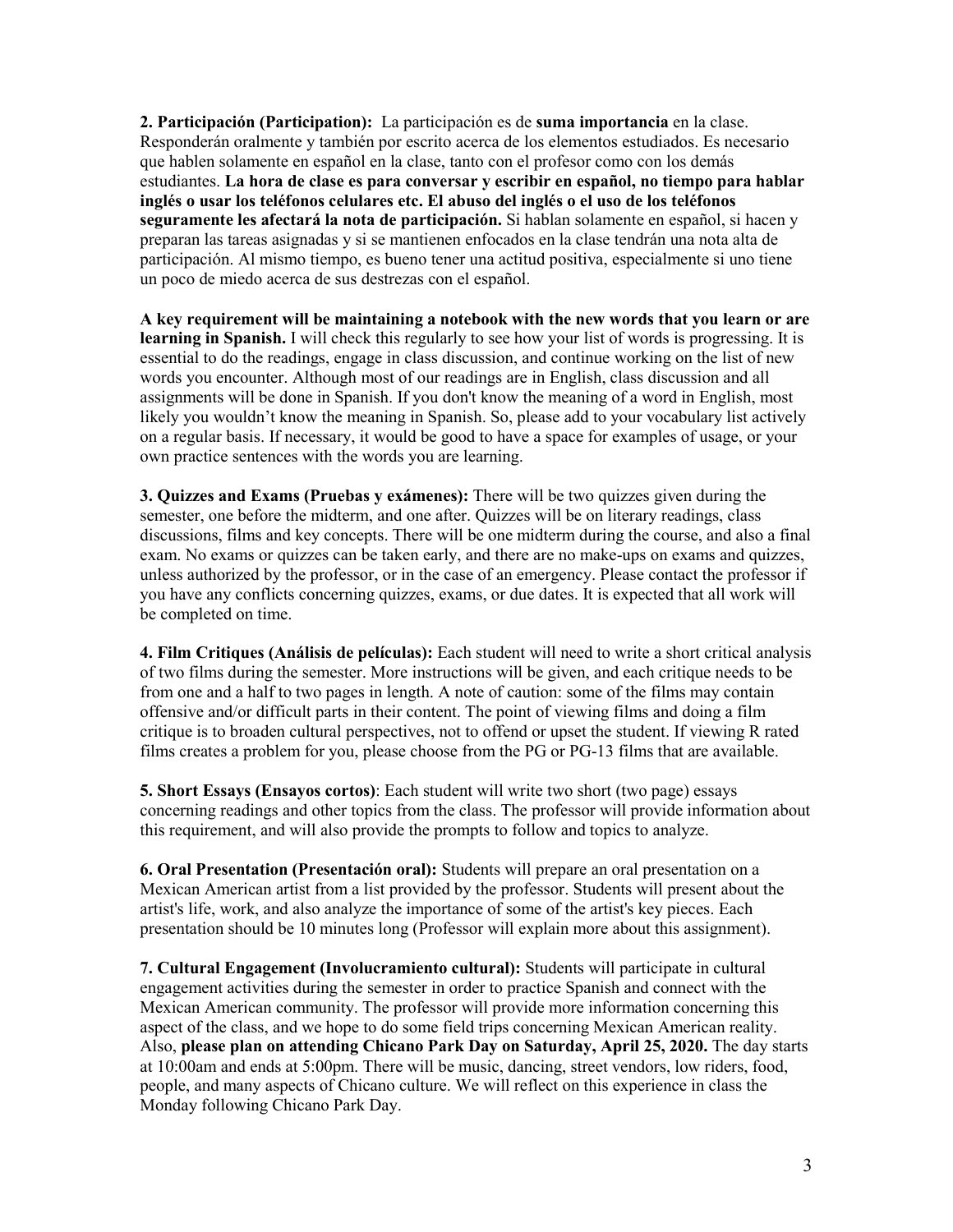**8. Extra Credit (Crédito extra):** Students can complete two extra Cultural Engagement assignments for 15 points each (a total of 30 possible extra credit points). Professor will explain more about this in class.

# **PLNU Copyright Policy**

Point Loma Nazarene University, as a non-profit educational institution, is entitled by law to use materials protected by the US Copyright Act for classroom education. Any use of those materials outside the class may violate the law.

#### **Academic Honesty**

Students should demonstrate academic honesty by doing original work and by giving appropriate credit to the ideas of others. Academic dishonesty is the act of presenting information, ideas, and/or concepts, as one's own when in reality they are the results of another person's creativity and effort. A faculty member who believes a situation involving academic dishonesty has been detected may assign a failing grade for that assignment or examination, or, depending on the seriousness of the offense, for the course. Faculty should follow and students may appeal using the procedure in the university Catalog. See **Academic Policies** for definitions of kinds of academic dishonesty and for further policy information.

#### **Academic Accommodations**

While all students are expected to meet the minimum standards for completion of this course as established by the instructor, students with disabilities may require academic adjustments, modifications or auxiliary aids/services. At Point Loma Nazarene University (PLNU), these students are requested to register with the Disability Resource Center (DRC), located in the Bond Academic Center. (DRC@pointloma.edu or 619-849-2486). The DRC's policies and procedures for assisting such students in the development of an appropriate academic adjustment plan (AP) allows PLNU to comply with Section 504 of the Rehabilitation Act and the Americans with Disabilities Act. Section 504 (a) prohibits discrimination against students with special needs and guarantees all qualified students equal access to and benefits of PLNU programs and activities. After the student files the required documentation, the DRC, in conjunction with the student, will develop an AP to meet that student's specific learning needs. The DRC will thereafter email the student's AP to all faculty who teach courses in which the student is enrolled each semester. The AP must be implemented in all such courses.

If students do not wish to avail themselves of some or all of the elements of their AP in a particular course, it is the responsibility of those students to notify their professor in that course. PLNU highly recommends that DRC students speak with their professors during the first two weeks of each semester about the applicability of their AP in that particular course and/or if they do not desire to take advantage of some or all of the elements of their AP in that course.

## **Attendance and Participation**

Regular and punctual attendance at all classes is considered essential to optimum academic achievement. If the student is absent from more than 10 percent of class meetings, the faculty member can file a written report, which may result in de-enrollment. If the absences exceed 20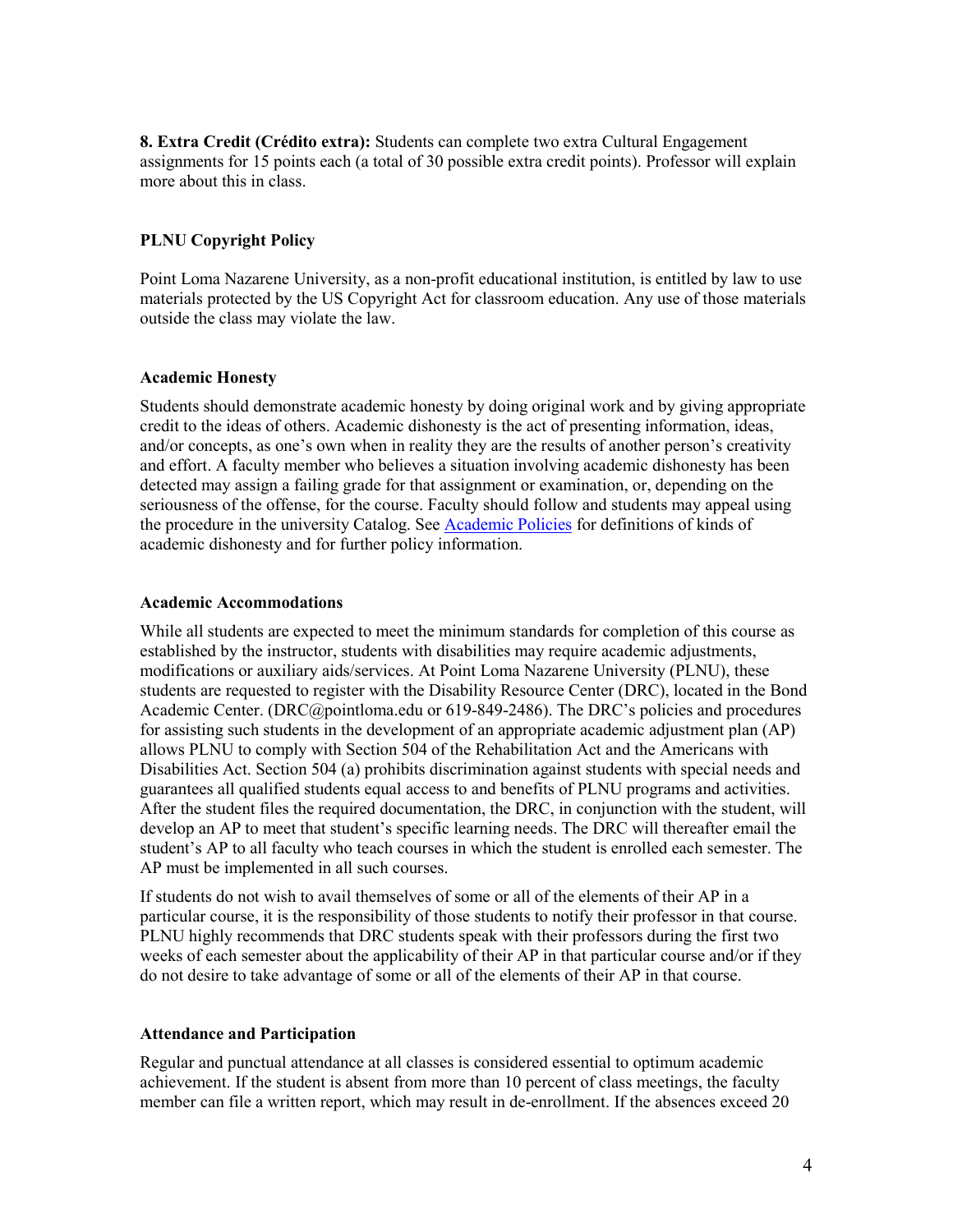percent, the student may be de-enrolled without notice until the university drop date or, after that date, receive the appropriate grade for their work and participation. Se[e Academic Policies](http://catalog.pointloma.edu/content.php?catoid=18&navoid=1278) in the Undergraduate Academic Catalog.

**NOTE:** It is the student's responsibility to maintain his/her class schedule. Should the need arise to drop this course (personal emergencies, poor performance, etc.), the student has the responsibility to follow through (provided the drop date meets the stated calendar deadline established by the university), not the instructor. Simply ceasing to attend this course or failing to follow through to arrange for a change of registration (drop/add) may easily result in a grade of F on the official transcript.

# **Ferpa Policy**

In compliance with federal law, neither PLNU student ID nor social security number should be used in publicly posted grades or returned sets of assignments without student written permission. This class will meet the federal requirements by (Note: each faculty member should choose one strategy to use: distributing all grades and papers individually; requesting and filing written student permission; or assigning each student a unique class ID number not identifiable on the alphabetic roster.) Also in compliance with FERPA, you will be the only person given information about your progress in this class unless you have designated others to receive it in the "Informational Release" section of the student portal.

# **Final Examination Policy**

Successful completion of this class requires taking the final examination **on its scheduled day**. The final examination is posted on the class schedules site. No requests for early examinations or alternative days will be approved.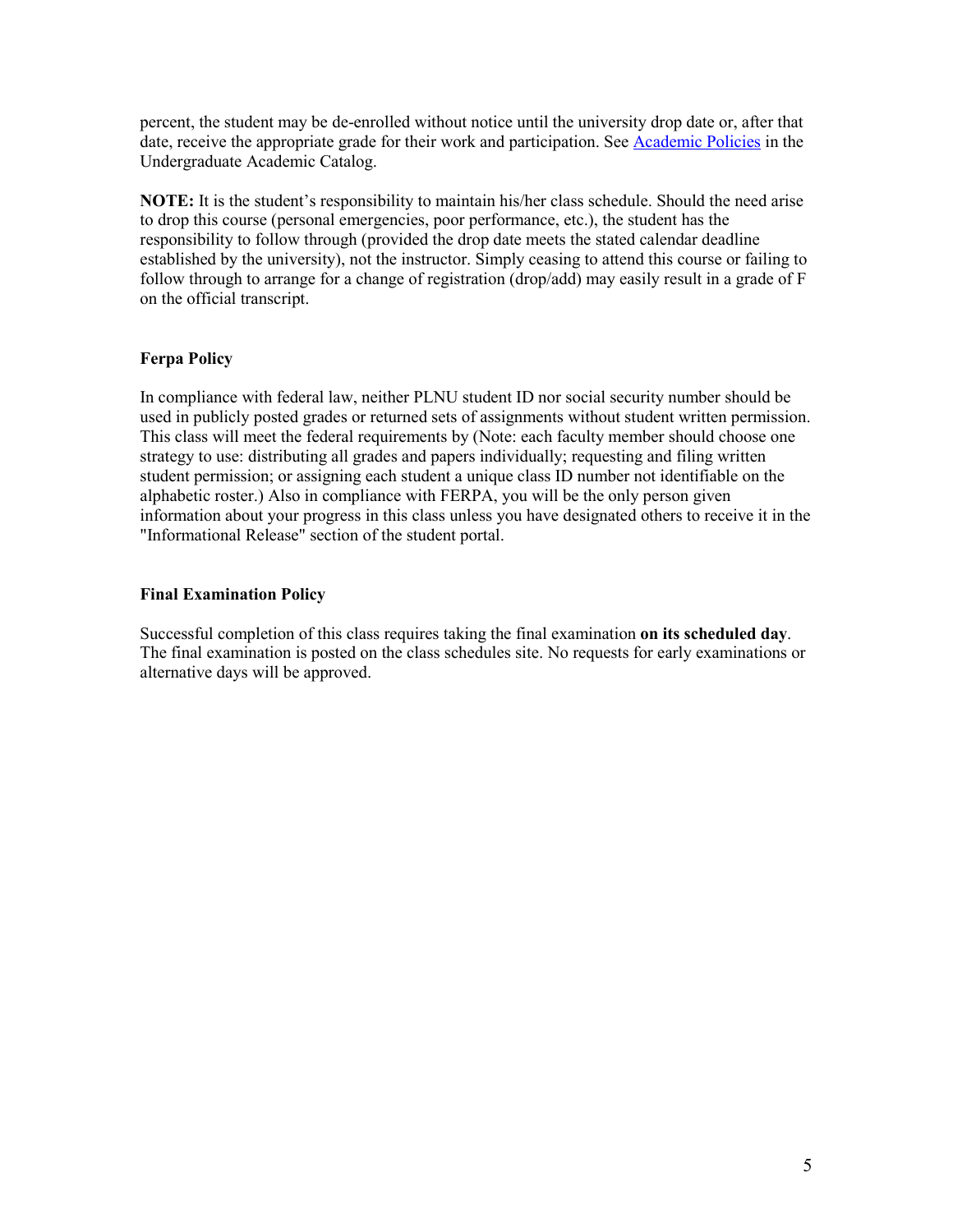## **Course Schedule (Horario de curso)**

**January 13-17** Week 1 (Semana 1)

M13 (No classes today) (No hay clases hoy)

T14 (Observe Monday course schedule today) Course introduction. Reading in class: two poems by Gina Valdés: "Where You From?": the online version can be found here: <https://girlgriot.wordpress.com/2008/04/22/where-you-from/>

and also "English con salsa" [http://www.sandiegoreader.com/news/2010/may/05/poetry-english](http://www.sandiegoreader.com/news/2010/may/05/poetry-english-con-salsa/)[con-salsa/](http://www.sandiegoreader.com/news/2010/may/05/poetry-english-con-salsa/)

Ilan Stavans on "The Sounds of Spanglish" (Veremos algunos fragmentos de los videos en clase)

[http://digitalcommons.imsa.edu/great\\_minds\\_lectures/18/](http://digitalcommons.imsa.edu/great_minds_lectures/18/)

Dean Nelson's interview with Luis Alberto Urrea for the PLNU Writer's Symposium by the Sea:

<http://www.youtube.com/watch?v=Ejxw-oRHjQQ>

There is another excellent interview with Luis Alberto Urrea with Bill Moyers here:

<http://billmoyers.com/episode/between-two-worlds-life-on-the-border/>

Tarea para el miércoles (1/15): read the introduction to *Chicano Popular Culture: Que hable el pueblo*) pp. 3-23. We will discuss some of the main points of the introduction on Wednesday. Please pay attention to definitions, new terminology, the historical context etc.

Tarea para el viernes (1/17): read essays from *Drink Cultura: Chicanismo* (selected essays will be assigned students will present short summaries and interpretations). Class discussion will focus on historical perspectives and background, humor, and the nuances of Chicano reality. Please read all of the essays assigned for Friday  $(1/17)$  and be ready to comment on them, not just the essay that is assigned to you.

W15 Historical perspectives: background and context of the Chicano movement (reading from *Chicano Popular Culture: Que hable el pueblo*) pp. 3-23. We will discuss some of the aspects covered in the introduction.

F17 *Drink Cultura: Chicanismo* Students will present short summaries and interpretations on assigned essays. Class discussion will focus on historical perspectives and background, humor, and the nuances of Chicano reality. Please read all of the essays assigned for today and be ready to comment on them. Each student will present for 6-7 minutes, with a brief time for comments and questions after.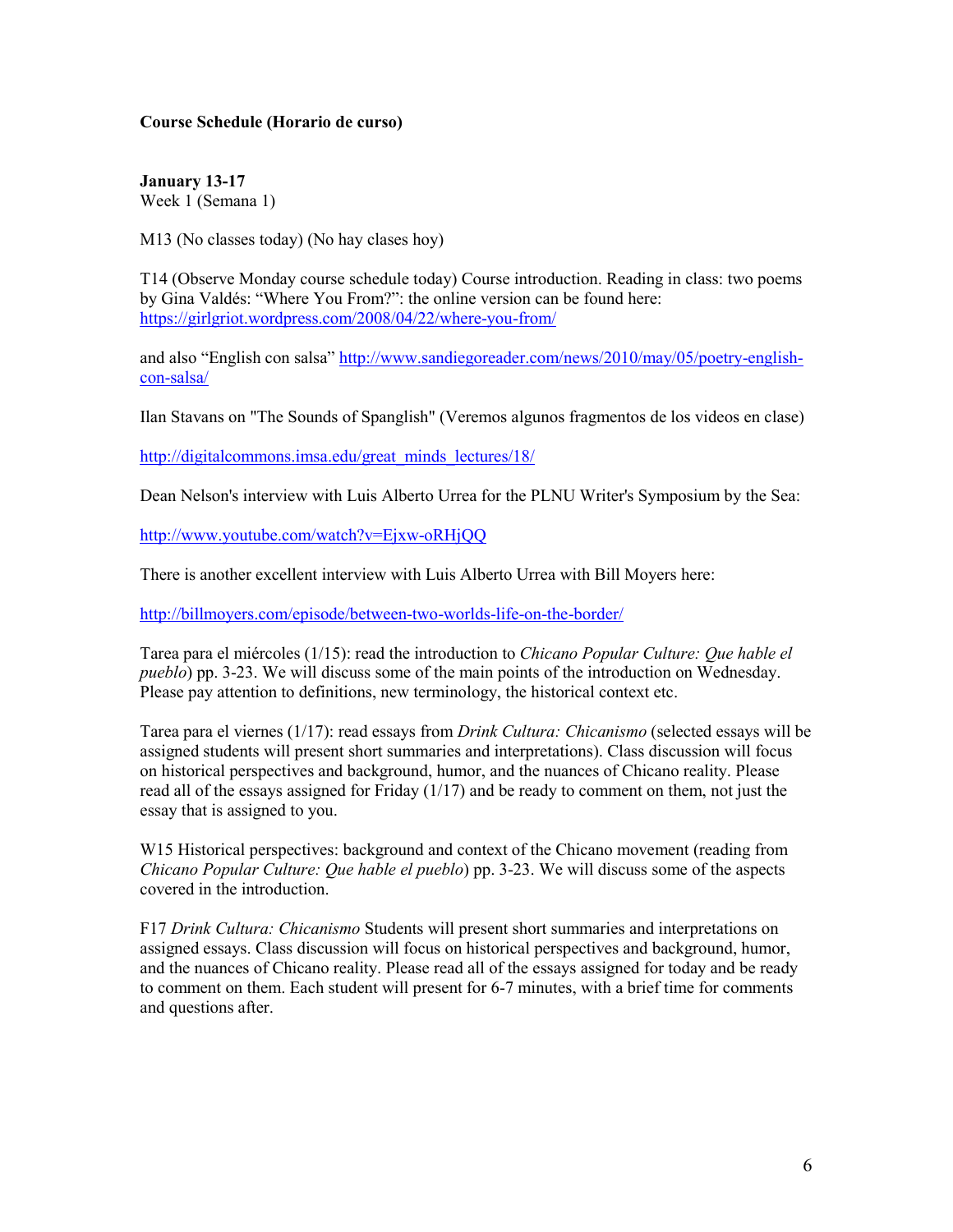**January 20-24** Week 2 (Semana 2)

M20 Martin Luther King Jr. Day (Holiday, no classes today) (No hay clases hoy)

W22 Reading for today: *Drink Cultura: Chicanismo* Class discussion will focus on historical perspectives and background, humor, and the nuances of Chicano reality. Please read all of the essays assigned for today and be ready to comment on them.

F24 *Drink Cultura: Chicanismo* Class discussion will focus on historical perspectives and background, humor, and the nuances of Chicano reality. Please read all of the essays assigned for today and be ready to comment on them.

**January 27-31** Week 3 (Semana 3)

M27 Reading for this week: *Under the Feet of Jesus*. Please be prepared to discuss relevant themes, characters, interpretations, plot, symbolism, literary techniques etc. (pp. 3-46)

W29 Reading for this week: *Under the Feet of Jesus*. Please be prepared to discuss relevant themes, characters, interpretations, plot, symbolism, literary techniques etc. (pp. 49-90)

F31 Reading for this week: *Under the Feet of Jesus*. Please be prepared to discuss relevant themes, characters, interpretations, plot, symbolism, literary techniques etc. (pp. 93-130)

**February 3-7** Week 4 (Semana 4)

M3 Finish reading: *Under the Feet of Jesus*. Please be prepared to discuss relevant themes, characters, interpretations, plot, symbolism, literary techniques etc. (pp. 133-176)

Once we finish *Under the Feet of Jesus,* it will be necessary to start *The Devil's Highway: A True Story* by Urrea right away. Since it is longer, you will need to get a jump on this to be able to participate and be actively involved in the discussion on Wednesday, February 12.

W5 Reading for today: "Yo soy Joaquín," Rodolfo "Corky" González. You can find the poem online here: <http://www.latinamericanstudies.org/latinos/joaquin.htm>

Here is a video version of the poem:<https://www.youtube.com/watch?v=U6M6qOG2O-o>

We will discuss and analyze this epic poem of Mexican American reality today. Please highlight significant sections and ponder on the meaning. It would be good to formulate a few questions concerning the meaning and symbolism of this epic Mexican American poem. Please do a preliminary reading of the poem before class so we can have meaningful discussion.

F7 Review for Quiz #1. We will review and discuss the readings, themes and topics covered up to this point. **Ensayo corto #1 due today.**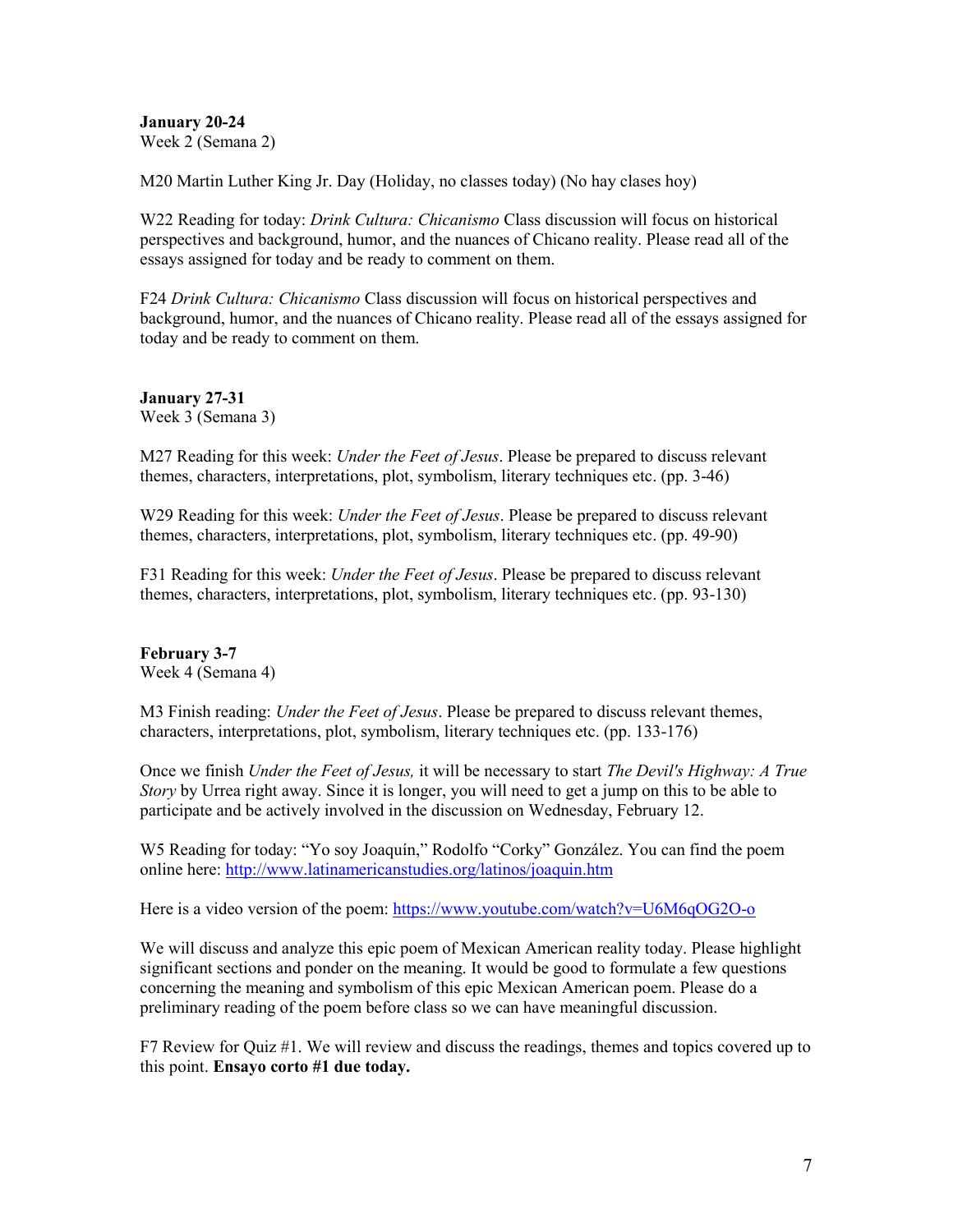**February 10-14** Week 5 (Semana 5)

## M10 **Quiz #1**

W12 Reading: *The Devil´s Highway: A True Story*. Please be prepared to discuss relevant themes, characters, interpretations, plot, symbolism, literary techniques etc. (pp. *Author's Note* – p.40)

F14 Reading: *The Devil´s Highway: A True Story*. Please be prepared to discuss relevant themes, characters, interpretations, plot, symbolism, literary techniques etc. (pp. 43-83)

#### **February 17-21** Week 6 (Semana 6)

M17 Reading: *The Devil´s Highway: A True Story*. Please be prepared to discuss relevant themes, characters, interpretations, plot, symbolism, literary techniques etc. (pp. 84-129)

W19 Reading: *The Devil´s Highway: A True Story*. Please be prepared to discuss relevant themes, characters, interpretations, plot, symbolism, literary techniques etc. (pp. 133-176)

F21 Reading: *The Devil´s Highway: A True Story*. Please be prepared to discuss relevant themes, characters, interpretations, plot, symbolism, literary techniques etc. (pp. 179-235)

# **February 24-28**

Week 7 (Semana 7)

M24 Reading for today: "El corrido de Gregorio Cortez." We will discuss the ballad in class, highlighting the historical and cultural context, and the nuances of the Spanish. Here is a link to the Spanish and the there is an English translation as well: [https://genius.com/Ramon-ayala-el](https://genius.com/Ramon-ayala-el-corrido-de-gregorio-cortez-lyrics)[corrido-de-gregorio-cortez-lyrics](https://genius.com/Ramon-ayala-el-corrido-de-gregorio-cortez-lyrics)

Película: *The Ballad of Gregorio Cortez* We will start to watch some of the film in class.

Please finish watching later if we don't complete the entire film in class: <http://www.youtube.com/watch?v=YlrP2IR58es>

W26 Vamos a ver la película: *Zoot Suit* de Luis Valdez en la clase.

F28 Vamos a ver la película: *Zoot Suit* de Luis Valdez en la clase.

# **March 2-6**

Week 8 (Semana 8)

M2 Repasaremos el material del examen de medio semestre.

#### W4 **Examen de medio semestre (Midterm Exam)**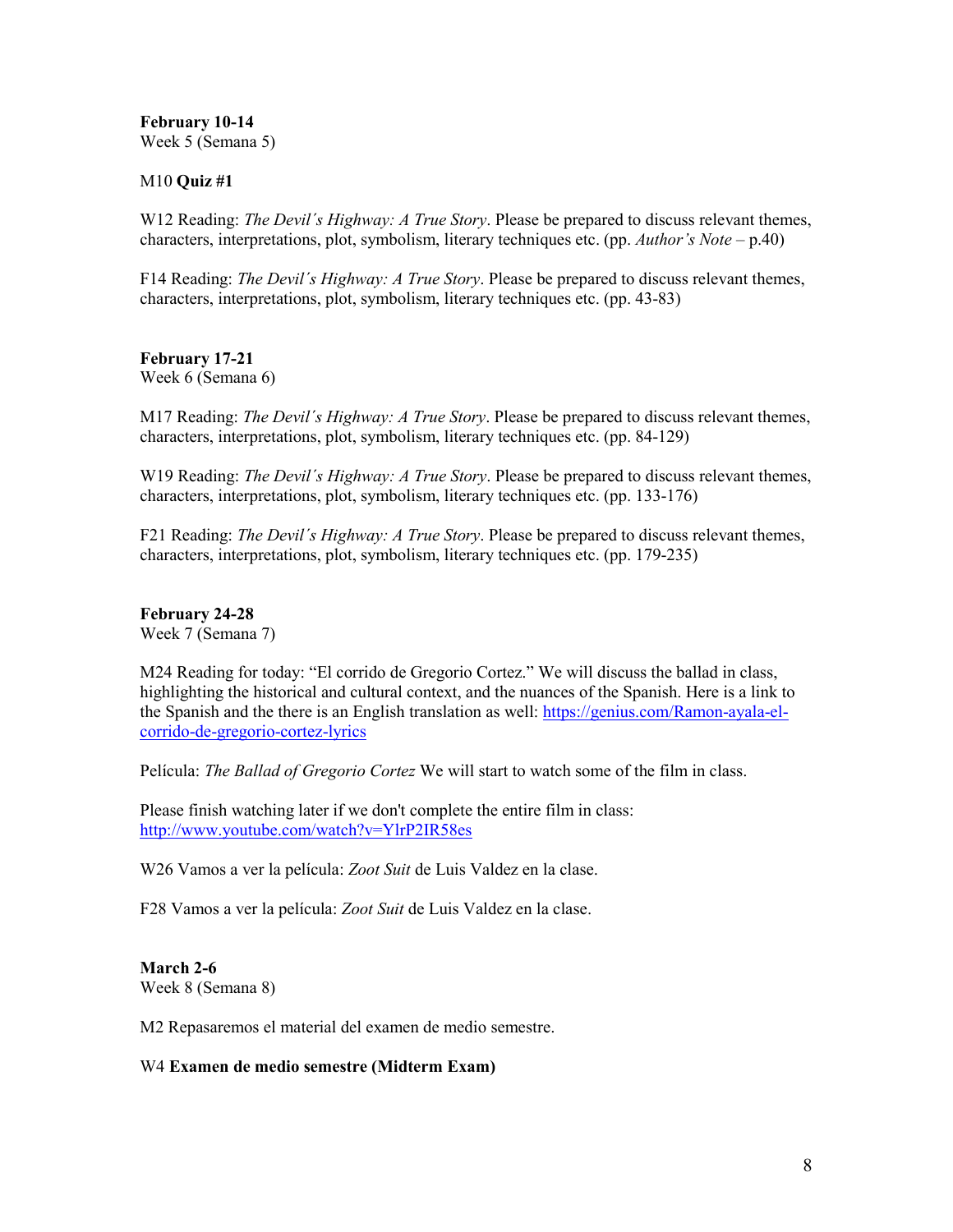F6 Reading for today: *Chicano Popular Culture: Que hable el pueblo* pp. 90-123 (Chicano Feature-Length Films Since the 1970s). Come ready to discuss pertinent films, themes, historical context etc.

# **March 9-13 (San Diego Latino Film Festival: March 12-22)**

Week 9 (Semana 9)

Spring Break (No classes) Descanso de primavera (No hay clases hoy)

# **March 16-20 (San Diego Latino Film Festival: March 12-22)**

Week 10 (Semana 10)

M16 Readings for today: the poems by Pat Mora "Legal Alien" [http://peoplesworld.org/poem-of](http://peoplesworld.org/poem-of-the-week-pat-mora-s-legal-alien/)[the-week-pat-mora-s-legal-alien/](http://peoplesworld.org/poem-of-the-week-pat-mora-s-legal-alien/) and "Elena." **Film Critique #1 due today.**

# <https://hiv.rutgers.edu/wp-content/uploads/2016/05/SISTA.Latina-Elena-Poem.pdf>

We will watch Culture Clash (Video Clip) in class. We will consider humor as a means of protest and engagement <https://www.youtube.com/watch?v=wvhx5k6ZGfc> (The *Return of Che* starts at 7:17)

W18 Reading: *Gary Soto: New and Selected Poems* (Poems will be assigned for analysis and discussion today).

F20 Reading: *Gary Soto: New and Selected Poems* (Poems will be assigned for analysis and discussion today).

# **March 23-27**

Week 11 (Semana 11)

M23 Reading: *Gary Soto: New and Selected Poems* (Poems will be assigned for analysis and discussion today).

W25 Reading: *Gary Soto: New and Selected Poems* (Poems will be assigned for analysis and discussion today).

F27 Reading: *Gary Soto: New and Selected Poems* (Poems will be assigned for analysis and discussion today).

**March 30-April 3** Week 12 (Semana 12)

M30 **Ensayo corto #2 due today. Review for Quiz #2 in class.**

W1 **Quiz #2**